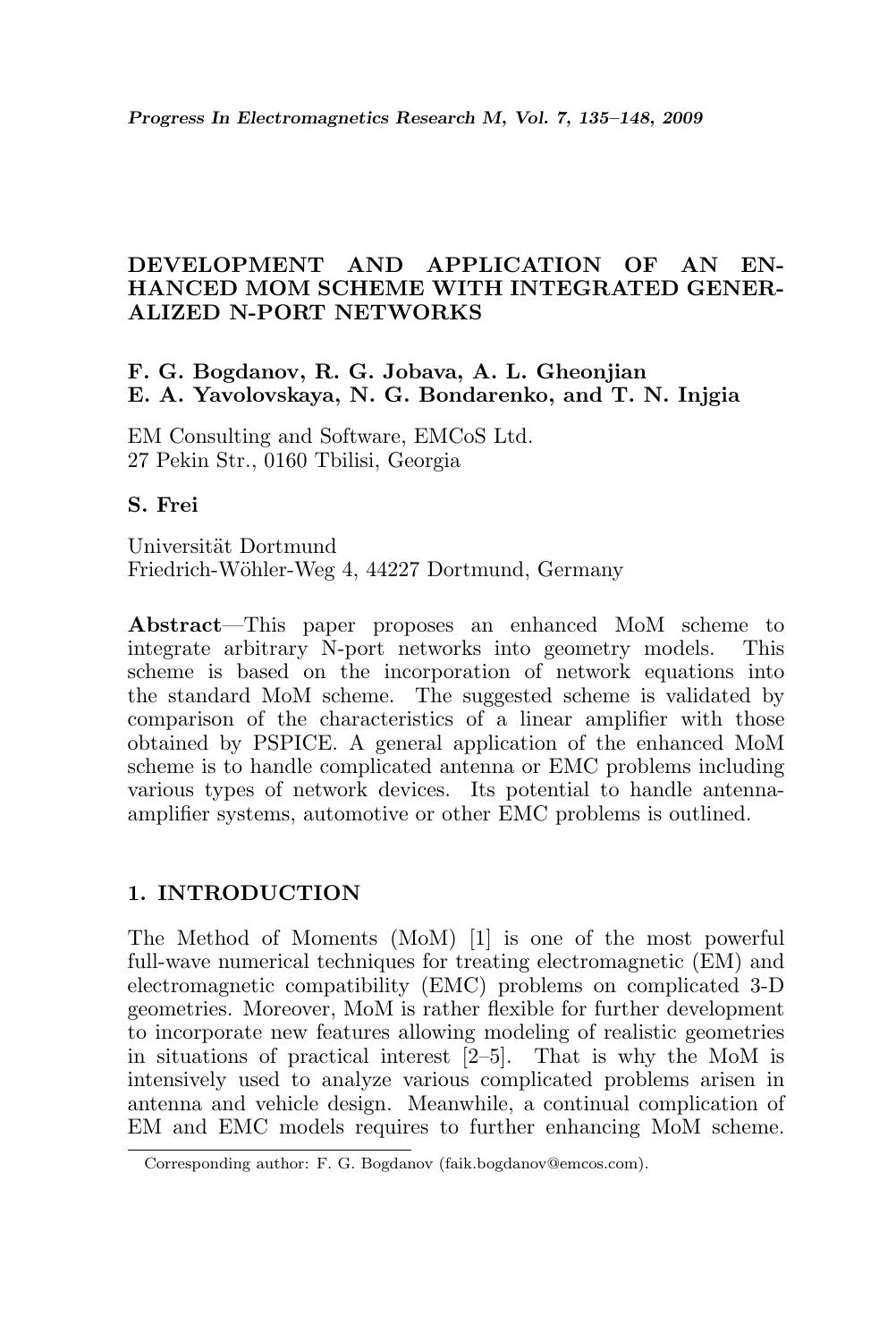Thus, this is needed to integrate a number of passive or active circuit elements referred generally to as multiport networks.

The network (circuit) theory [6] is the most commonly used technique for analysis of separate elements, modules or blocks of electric and electronic systems, such as transmission lines (TL), waveguide junctions, coplanar waveguides (CPW), directional couplers, filters, linear amplifiers, printed circuit boards (PCB) and so on. Moreover, this theory is often used to interpret or combine the full-wave analysis results by transforming the EM field problem into equivalent circuit problem [7–13].

In recent years, an interest has been increased to the EM and EMC modeling of complicated geometries involving a number of network devices [14, 15]. However, a detailed analysis of such geometries in the frame of the MoM is either impossible due to unknown internal structure of network devices ("black boxes"), or unnecessary due to the excessive computational intensity. Therefore, a direct incorporation of these networks in the MoM scheme through their network parameters, such as open-circuit impedances (Z-matrices), short-circuit admittances (Y-matrices), scattering parameters (Smatrices), transmission line (TL) parameters, chain parameters, and so on, is in great demand.

This paper presents an enhanced MoM scheme to effectively handle EM and EMC problems including arbitrary N-port networks having user-defined type  $(Z, Y, S, TL$  or chain) and specified parameters. First, a strategy to integrate network equations into the standard MoM scheme is presented. Next, the suggested scheme is validated by comparison of characteristics of linear amplifier model terminated by a transmission line with those obtained by PSPICE. Further, this scheme is applied to handle specific antenna and EMC problems including network devices. Finally, a potential of the enhanced MoM scheme to handle complicated antenna-amplifier systems, automotive and other EMC problems is outlined.

The paper is organized as follows. Section 2 derives an enhanced MoM scheme with incorporation of N-port network equations. Section 3 considers a numerical validation of the suggested scheme and discusses its application to specific EM and EMC problems. Finally, Section 4 is devoted to concluding remarks.

## 2. METHOD

### 2.1. Problem Formulation

Let the EM (EMC) model of the problem consists of a given geometry G, excited by known excitation  $\vec{q}$ , and additional electric or electronic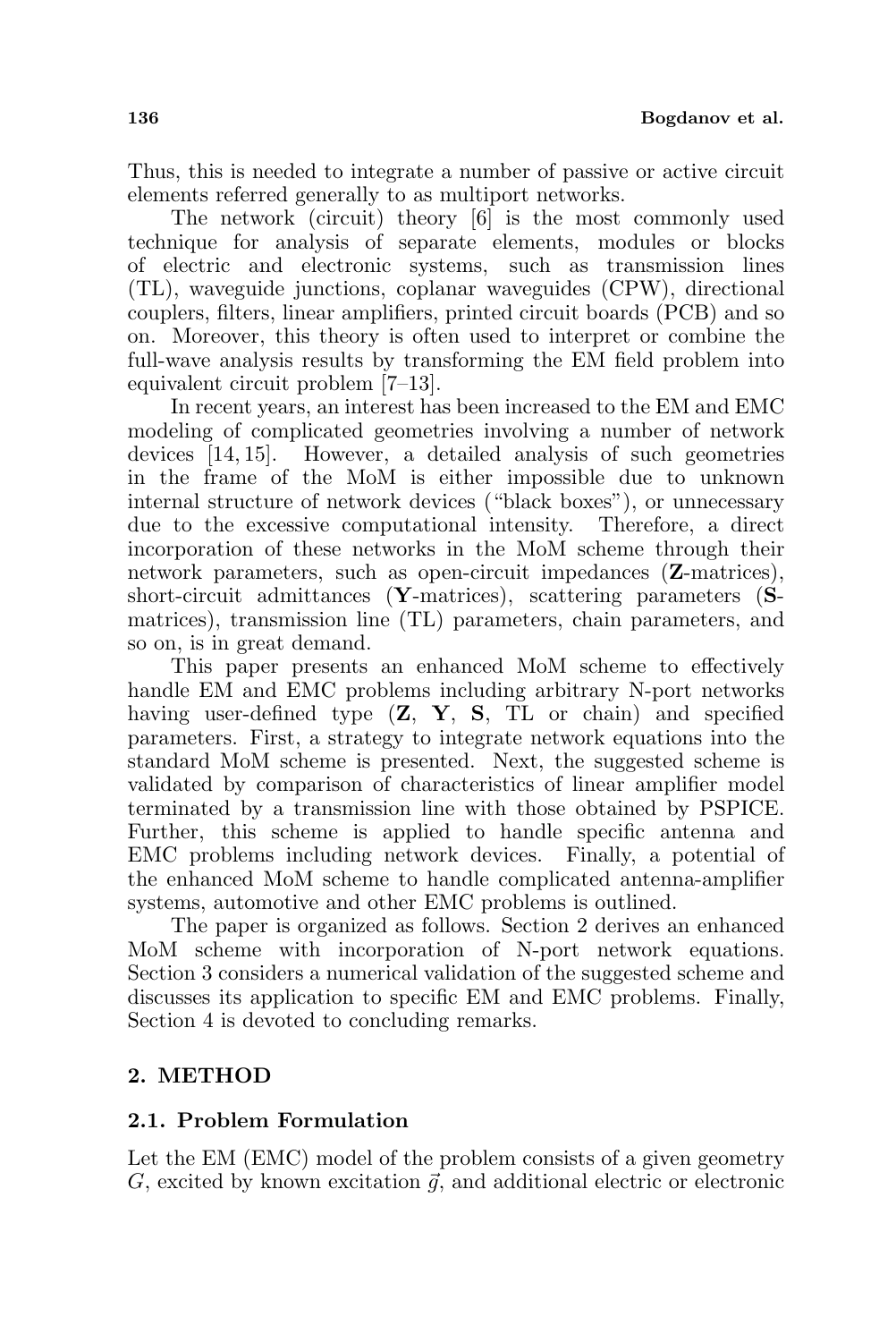devices connected to the geometry G by networks and defined by their network parameters of specified type (Z, Y, S, TL or chain). Our purpose is to find the EM response of this model, including the currents through and voltages over the ports (pairs of terminals) of network devices.

Our strategy is to incorporate the general network equations into the standard MoM scheme. For this purpose, at first, a standard MoM scheme is considered in Subsection 2.2. Next, the generalized network equations are stated in Subsection 2.3. Finally, an enhanced MoM scheme with incorporation of N-port networks is derived in Subsection 2.4.

#### 2.2. Standard MoM Scheme

Let consider a standard MoM scheme [1] applied to the boundary-value EM problem on the given geometry  $\tilde{G}$ 

$$
L(\vec{J}) = \vec{g} \tag{1}
$$

where  $G$ , in general case, is a number of surfaces, wires and surface to wire junctions,  $L$  is a linear integro-differential operator,  $\vec{q}$  is a known excitation, and  $\vec{J}$  is unknown current density.

To apply the MoM to Equation (1), we perform the discretization of geometry G (triangulation of surfaces and segmentation of wires) to consider the following expansion for the unknown current

$$
\vec{J}\left(\vec{r'}\right) = \sum_{n} I_n \vec{f}_n\left(\vec{r'}\right) \tag{2}
$$

where  $\vec{f}_n(\vec{r}')$  are sub-domain expansion (basis) functions, and  $I_n$ are the unknown coefficients to be determined. Note, that the number of unknowns (expansion functions) depends on the quality of discretization.

Substituting now (2) into (1) and applying the testing procedure with testing functions  $\vec{w}_1(\vec{r}'), \ldots, \vec{w}_m(\vec{r}'), \ldots$ , defined in the range of operator  $L$ , reduces  $(1)$  to the system of linier equations written in matrix form as

$$
\mathbf{Z}^{MoM}\mathbf{I} = \mathbf{V} \tag{3}
$$

where  $\mathbf{Z}^{MoM}$  and  $\mathbf{V}$  are the MoM impedance matrix and voltage matrix-vector with elements  $Z_{mn}^{MoM} = \langle \vec{w}_m, L\vec{f}_n \rangle$  and  $V_m = \langle \vec{w}_m, \vec{g} \rangle$ , and **I** is a vector of unknown coefficients  $I_n$  in the current expansion (2).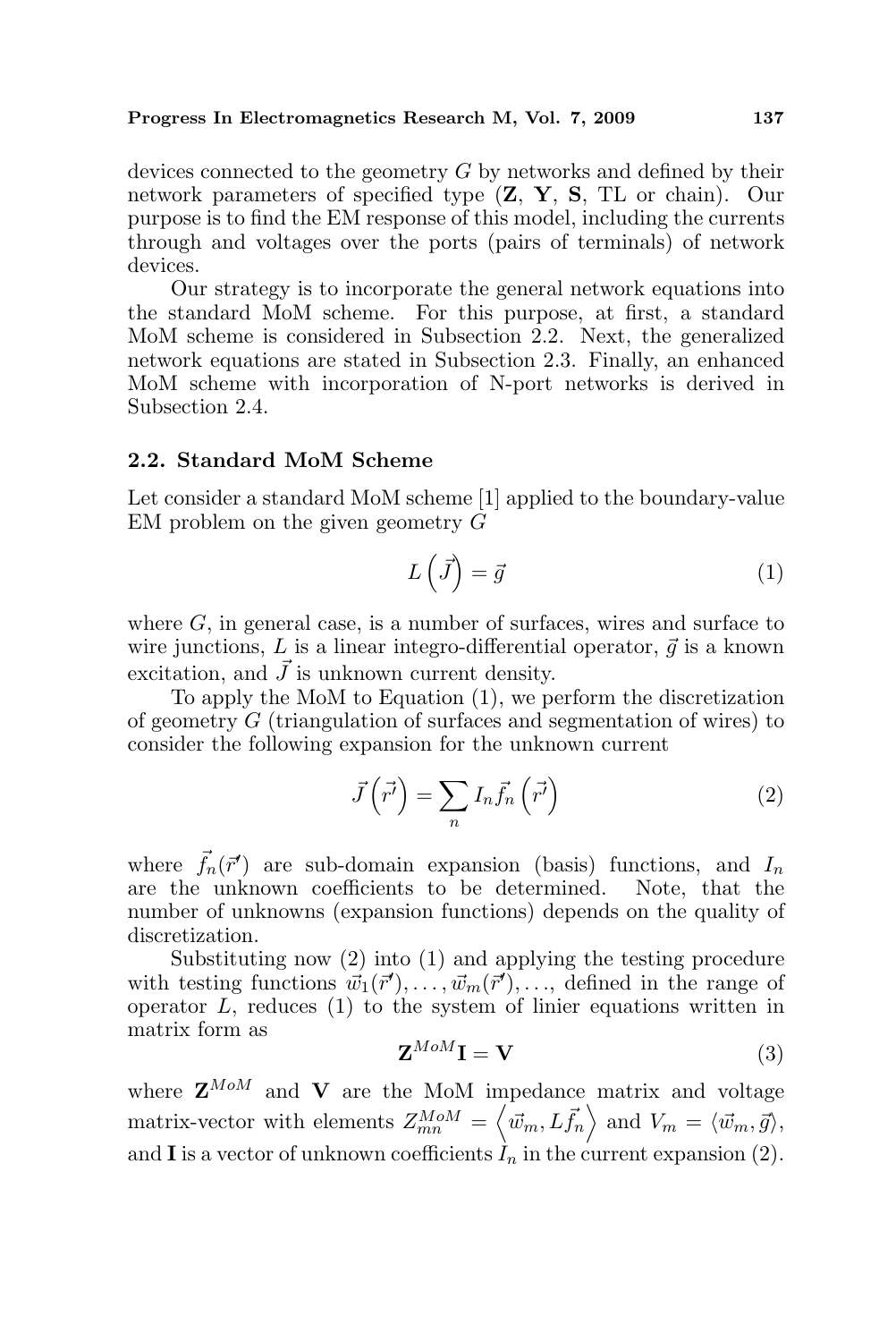Thus, the standard MoM scheme reduces the initial boundaryvalue problem (1) to the solution of matrix Equation (3). This solution can be formally found by inverting the system (3)

$$
\mathbf{I} = \left(\mathbf{Z}^{MoM}\right)^{-1} \mathbf{V} \tag{4}
$$

### 2.3. Generalized Network Equations

The structures modeled with MoM may furthermore be connected by a network device given by network parameters and having no physical extension. Let consider a general N-port network connected to the elements (wire segments), or ports, of the examined geometry model presented in Fig. 1 by its MoM segments.

A network connection to the ports  $1, 2, \ldots, N$  forces the currents  $i_1, i_2, \ldots, i_N$  through and voltages  $U_1, U_2, \ldots, U_N$  over the ports, according to the network parameters of the considered network. This changes the MoM currents  $I_1, I_2, \ldots, I_m, \ldots$  through and voltages  $V_1, V_2, \ldots, V_m, \ldots$  on the segments dependent on the network parameters in question.

A number of network parameters are used to describe relations between the network voltages  $U_k$  and currents  $i_k$  [6]. These parameters may be introduced via different forms of network equations. The most important network equations written in matrix are the following:

$$
\mathbf{U} = \mathbf{Z}^{Net} \mathbf{i} \tag{5}
$$

where  $\mathbf{i} = [i_1, i_2, \dots, i_N]$  and  $\mathbf{U} = [U_1, U_2, \dots, U_N]$  are the network port current and voltage matrix-vectors, and  $\mathbf{Z}^{Net}$  is network  $\mathbf{Z}$ -matrix with so-called open-circuit impedance parameters  $Z_{mn}^{Net}$  of N-port network;

$$
\mathbf{i} = \mathbf{Y}^{Net} \mathbf{U} \tag{6}
$$



Figure 1. N-port network directly connected to the MoM geometry.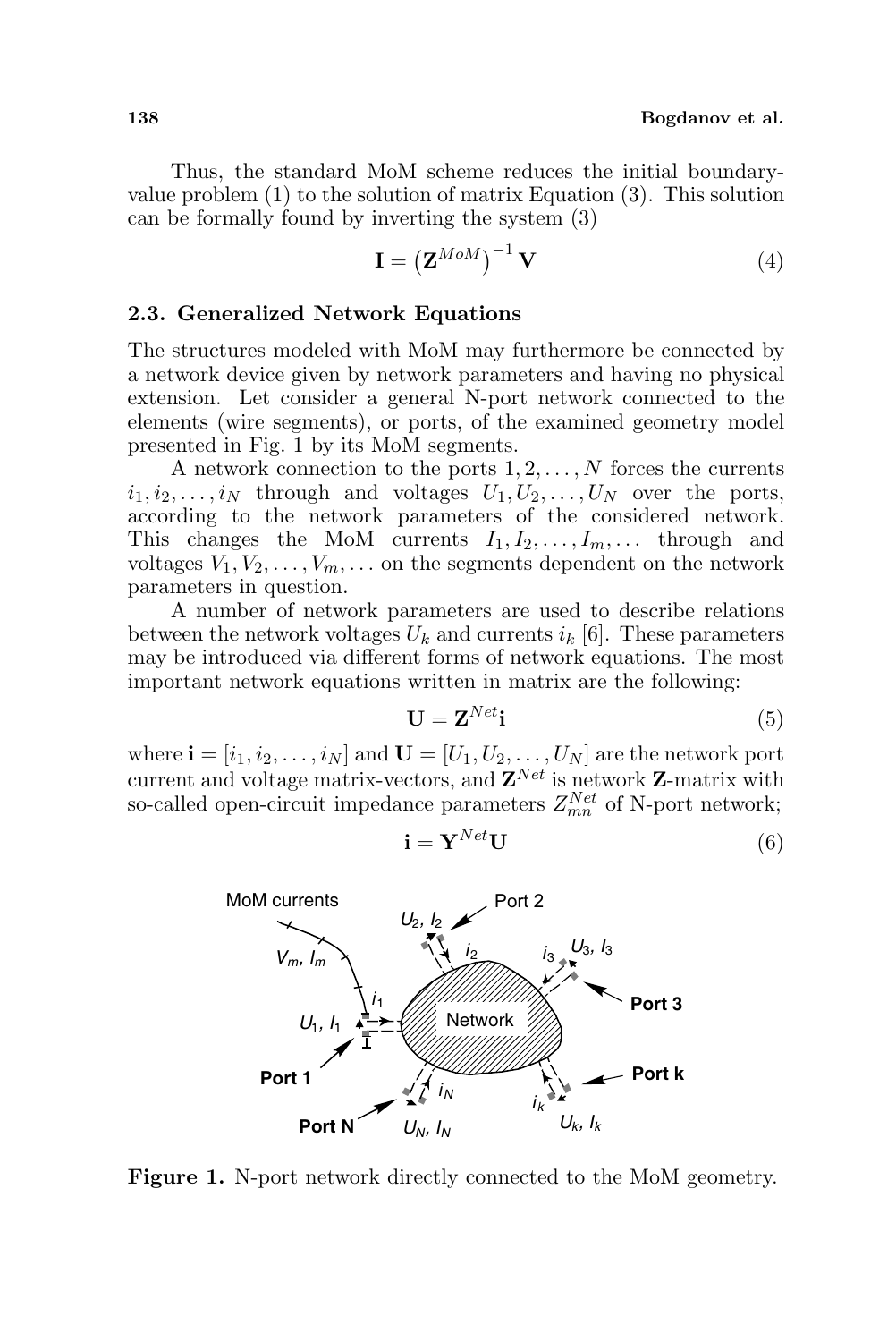where  $\mathbf{Y}^{Net}$  is the network Y-matrix with short-circuit admittance parameters  $Y_{mn}^{Net}$  of N-port network;

$$
\mathbf{a}^- = \mathbf{S}^{Net} \mathbf{a}^+ \tag{7}
$$

where  $\mathbf{S}^{Net}$  is the network  $\mathbf{S}$ -matrix with scattering parameters  $S_{mn}^{Net}$ of N-port network,  $\mathbf{a}^{\pm} = \frac{1}{2}$  $\frac{1}{2}$  ( $\bar{U} \pm \bar{i}$ ) are the normalized incident (+) and reflected (−) port voltage vectors,  $\bar{U} = Z_L^{-1/2}U$  and  $\bar{i} = Z_L^{1/2}$  $L^{1/2}$ **i** are, respectively, normalized network voltage and current vectors, and  $\mathbf{Z}_L$ is the diagonal matrix of characteristic impedances  $Z_{L_1}, Z_{L_2}, \ldots, Z_{L_N}$ of transmission lines, connected to each port (reference impedances).

The network Equations  $(5)-(7)$  may be generalized on the case of cross connections of network ports. This case is shown in Fig. 2, where the ports 2 and 3 are cross-connected to the MoM geometry.

The cross connection of network ports may be taken into account, if replace the original network matrix  $\mathbf{M}^{Net}$  ( $\mathbf{Z}^{Net}$ ,  $\mathbf{Y}^{Net}$  or  $\mathbf{S}^{Net}$ ) by the generalized matrix  $\hat{\mathbf{M}}^{Net}$  ( $\hat{\mathbf{Z}}^{Net}$ ,  $\hat{\mathbf{Y}}^{Net}$  or  $\hat{\mathbf{S}}^{Net}$ ) with elements

$$
\hat{M}_{ij}^{Net} = n_i n_j M_{ij}^{Net} \tag{8}
$$

where  $n_k$  are the connection-matrix elements, defined as follows:  $n_k =$ 1 for the direct connection, and  $n_k = -1$  for the crossed connection of network port to the MoM geometry.

Using the generalized matrix concept, we obtain, instead of (5)– (7), the following generalized network equations

$$
\mathbf{U} = \hat{\mathbf{Z}}^{Net} \mathbf{i} \tag{5a}
$$

$$
\mathbf{i} = \hat{\mathbf{Y}}^{Net} \mathbf{U} \tag{6a}
$$



Figure 2. N-port network cross-connected to the MoM geometry.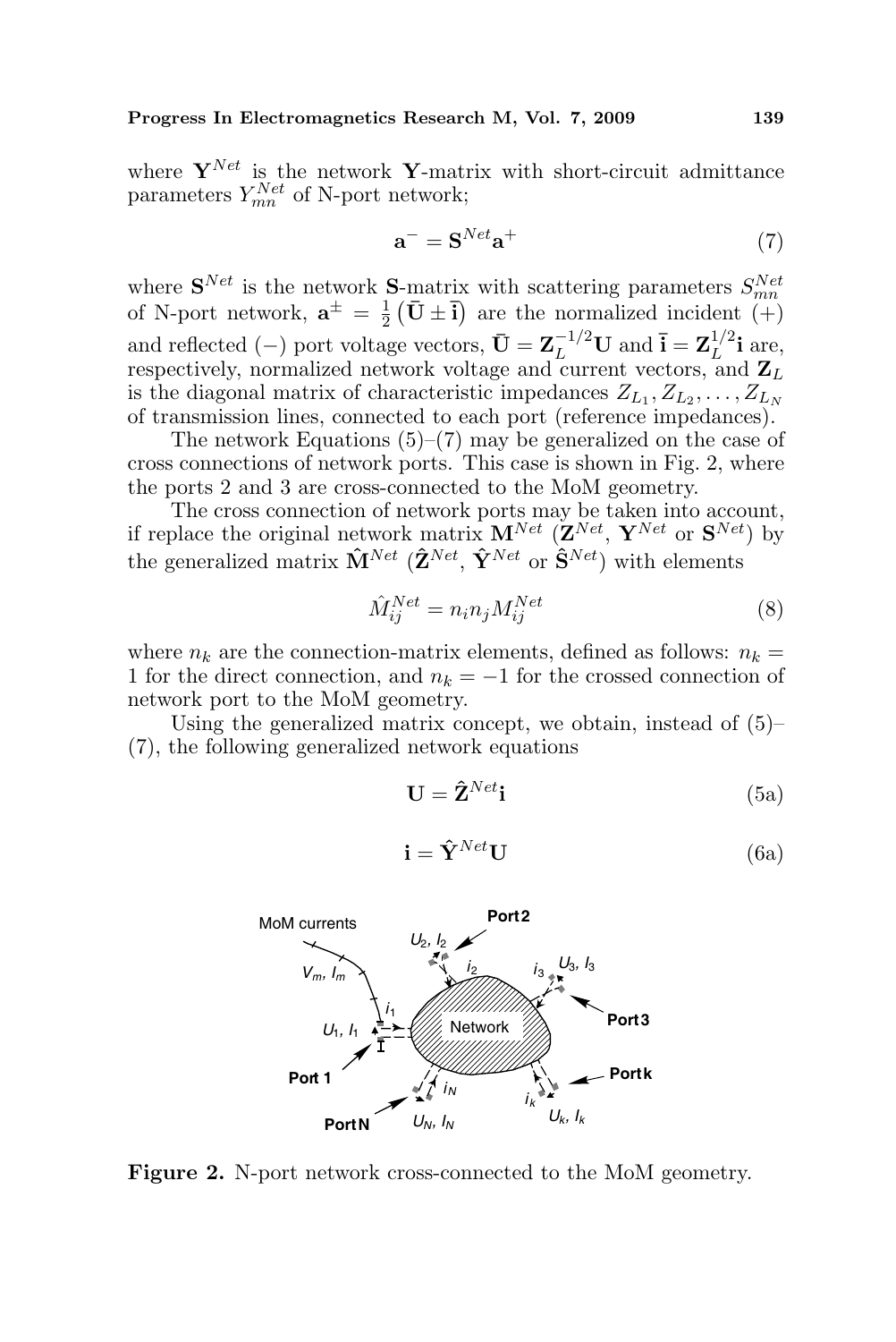$$
\mathbf{a}^- = \hat{\mathbf{S}}^{Net} \mathbf{a}^+ \tag{7a}
$$

where  $\hat{\mathbf{Z}}^{Net}$ ,  $\hat{\mathbf{Y}}^{Net}$  and  $\hat{\mathbf{S}}^{Net}$  are the generalized network matrices.

The different generalized network equations may be equally used to describe the behavior of an arbitrary N-port network. Therefore, different generalized network matrices are related to each other by the expressions, which may be found by matrix algebra:

$$
\hat{\mathbf{Z}}^{Net} = \left(\hat{\mathbf{Y}}^{Net}\right)^{-1}, \quad \hat{\mathbf{Y}}^{Net} = \left(\hat{\mathbf{Z}}^{Net}\right)^{-1}
$$
\n(9)

$$
\hat{\mathbf{S}}^{Net} = (\mathbf{E} - \bar{\mathbf{Y}}) (\mathbf{E} + \bar{\mathbf{Y}})^{-1}, \quad \bar{\mathbf{Y}} = \mathbf{Z}_{L}^{1/2} \hat{\mathbf{Y}}^{Net} \mathbf{Z}_{L}^{1/2}
$$
(10)

$$
\hat{\mathbf{Y}}^{Net} = \mathbf{Z}_{L}^{-1/2} \bar{\mathbf{Y}} \mathbf{Z}_{L}^{-1/2}, \quad \bar{\mathbf{Y}} = \left(\mathbf{E} - \hat{\mathbf{S}}^{Net}\right) \left(\mathbf{E} + \hat{\mathbf{S}}^{Net}\right)^{-1} \quad (11)
$$

where **E** is a unit matrix.

Our purpose is now to incorporate the generalized network Equations (5a) to (7a) into the MoM system (3).

### 2.4. Enhanced MoM Scheme

To incorporate the network Equations (5a)–(7a) into the MoM system  $(3)$ , firstly, relate the elements of matrix-vectors **V** and **I** in MoM system (3) to the network port voltage and current matrixvectors U and i.

For the sake of simplicity, let choose the expansion and testing functions  $\vec{f}_n(\vec{r}')$  and  $\vec{w}_m(\vec{r}')$  in (2) and (3) so that  $V_m$  and  $I_n$  in the system (3) would be interpreted as segment currents and voltages. Then, segment voltages  $\mathbf{V} = [V_1, V_2, \dots, V_m, \dots]$  may be shared between those caused by external sources  $\mathbf{V}^S = [V_1^s, V_2^s, \dots, V_m^s, \dots]$ and network voltages  $\mathbf{U} = [U_1, U_2, \dots, U_N]$ 

$$
\mathbf{V} = \mathbf{V}^s + \mathbf{U},\tag{12}
$$

supposing the forcing (impressed) voltages to be applied over the network ports (included in U).

Let classify the network ports into the free ports (those with controlled voltages) and forcing ports (with forcing voltages), and derive the enhance MoM scheme for these two cases.

For free-port network, port currents  $\mathbf{i} = [i_1, i_2, \dots, i_N]$  may be easily related to the corresponding segment currents  $\mathbf{I} = [I_1, I_2, \ldots, I_N]$ as

$$
\mathbf{i} = -\mathbf{I} \tag{13}
$$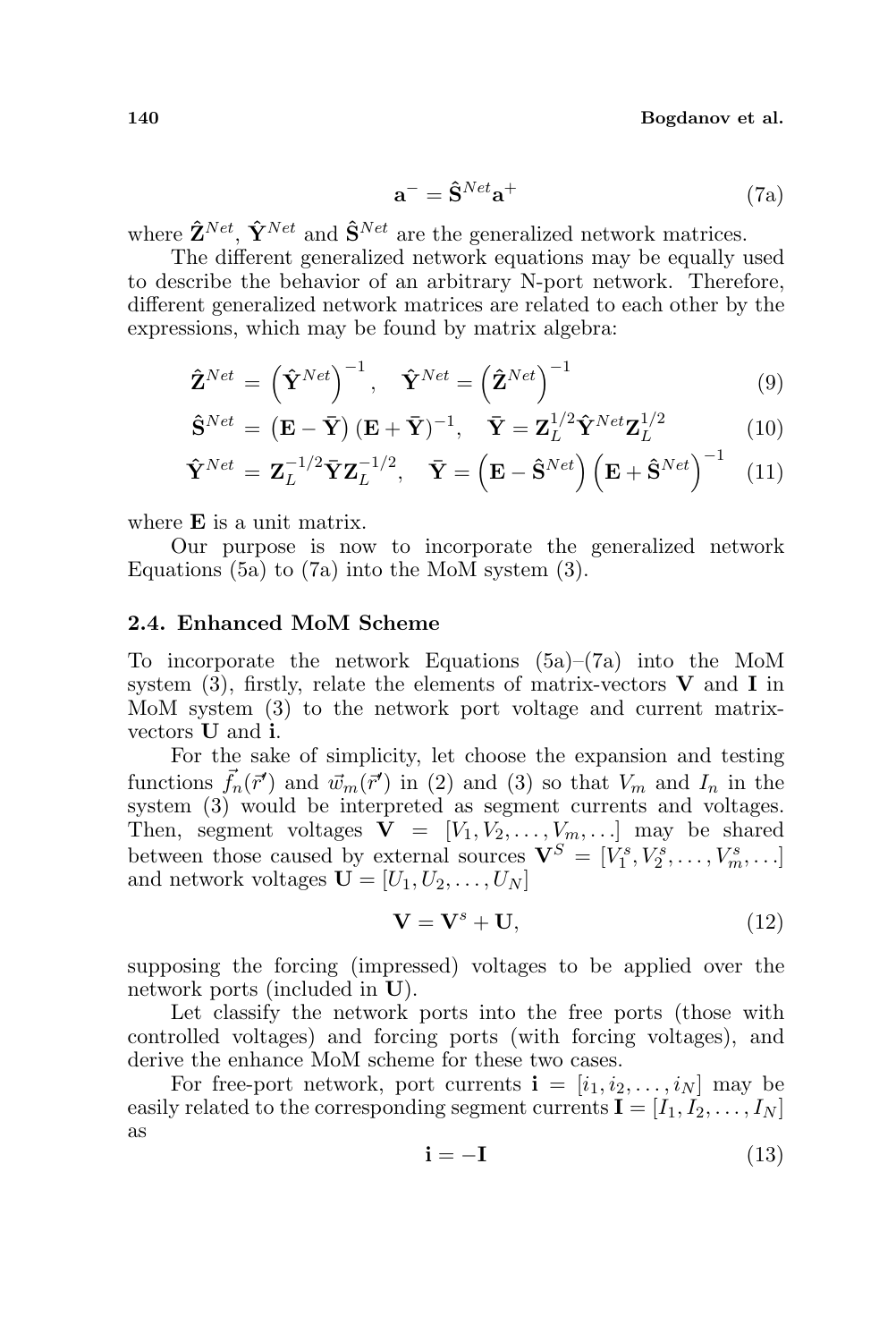Therefore, inserting (13) in (5a) and next in (12) leads to relation

$$
\mathbf{V} = \mathbf{V}^s - \hat{\mathbf{Z}}^{Net} \mathbf{I}
$$
 (14)

Introducing now (14) into the MoM system (3) and regroup the components with currents I results in the following integrated MoMnetwork system  $\overline{a}$ 

$$
\left(\mathbf{Z}^{MoM} + \hat{\mathbf{Z}}^{Net}\right)\mathbf{I} = \mathbf{V}^s
$$
 (15)

Thus, free-port network is that way included into the MoM solution, so that total impedance matrix is obtained as a superposition of the MoM matrix and generalized network matrix.

Consider now extension of (15) on the case of N-port network with mixed free and forcing ports. Let  $N'$  and  $N''$  are the numbers of free and forcing ports, such as  $N' + N'' = N$ . Then, network Equation (6a) for free ports may be written as

$$
\mathbf{i} = \hat{\mathbf{Y}}^{l^{Net}} \mathbf{U} + \hat{\mathbf{Y}}^{l^{Net}} \mathbf{U}^{S}
$$
 (16)

where  $\hat{\mathbf{Y}}^{N}$ <sup>Net</sup> and  $\hat{\mathbf{Y}}^{N}$ <sup>Net</sup> are, respectively, the free-port and mixedport generalized network admittance matrices (mixed matrix is with row index for free port, and column index for forcing port), U and  $\mathbf{U}^{S}$  are the free-port and forcing-port network voltage matrix-vectors. Remind, that generalized network matrix takes account of crossconnections of network ports.

Ections of hetwork ports.<br>Multiplying (16) by the inverse matrix  $(\hat{\mathbf{Y}}^{Net})^{-1}$  gives the following matrix equation for network voltages in free ports:

$$
\left(\hat{\mathbf{Y}}^{Net}\right)^{-1}\mathbf{i} = \mathbf{U} + \left(\hat{\mathbf{Y}}^{Net}\right)^{-1}\hat{\mathbf{Y}}^{Net}\mathbf{U}^{S}
$$
(17)

or

$$
\mathbf{U} = \hat{\mathbf{Z}}^{P}{}^{Net}\mathbf{i} + \mathbf{V}^{add} \tag{18}
$$

where  $\hat{\mathbf{Z}}^{Net} = (\hat{\mathbf{Y}}^{Net})^{-1}$  is the free-port generalized impedance matrix of N-port network, and

$$
\mathbf{V}^{add} = -\hat{\mathbf{Z}}^{Net} \hat{\mathbf{Y}}^{n^{Net}} \mathbf{U}^{S}
$$
 (19)

is the additional voltage matrix-vector on free network ports induced due to the connection to forcing ports. These voltages may be interpreted as voltage drops at network free port impedance elements due to the currents induced by the connection to forcing ports.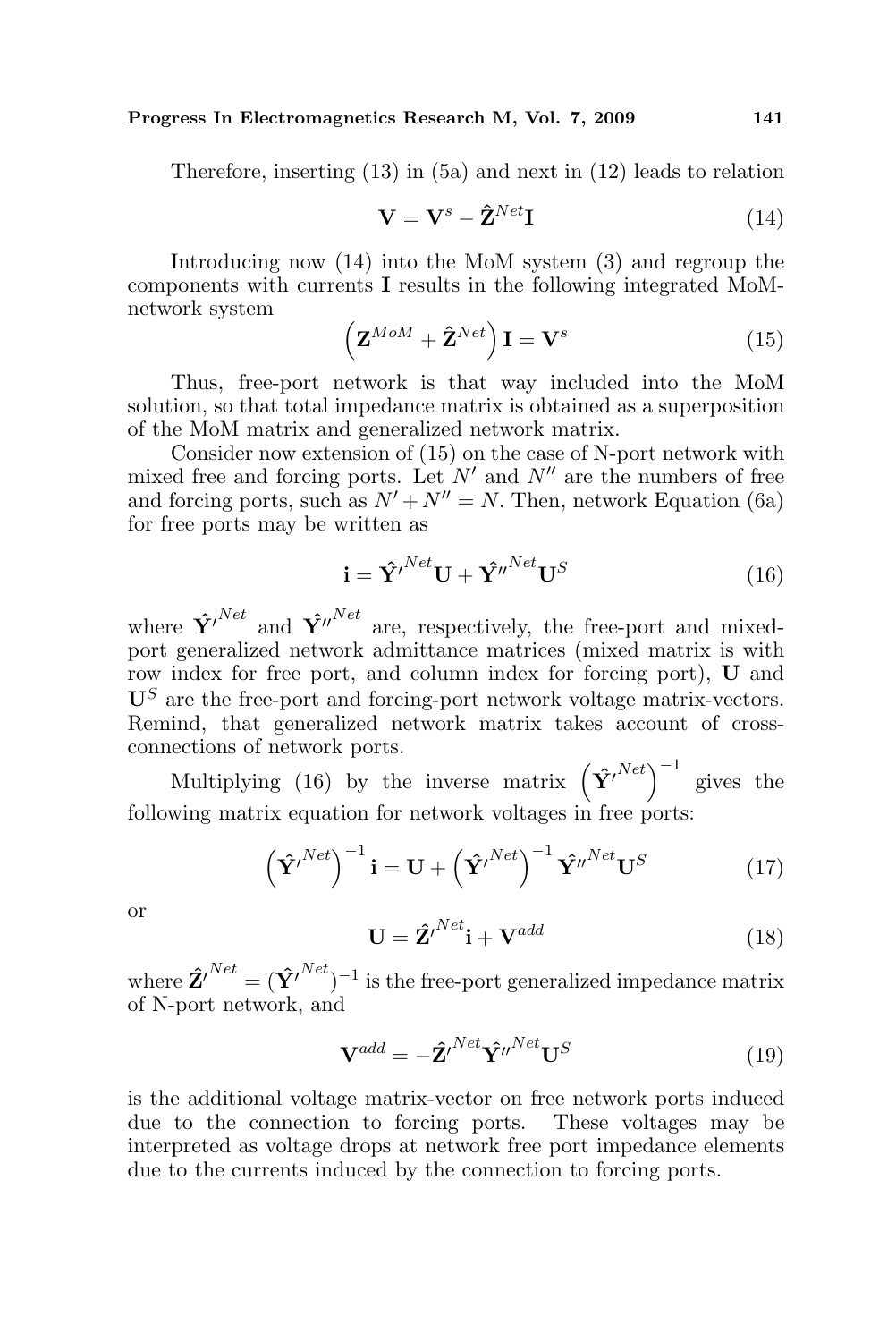Equation (18) relates the network currents and voltages in free ports. Since (13) is also valid in free ports of the mixed network, introducing (18) in (12) with taking account of (13) yields

$$
\mathbf{V} = \mathbf{V}^s - \hat{\mathbf{Z}}^{i}{}^{Net}\mathbf{I} + \mathbf{V}^{add} \tag{20}
$$

Next, inserting (20) into the MoM system (3) results in the following general integrated MoM-network system

$$
\left(\mathbf{Z}^{MoM} + \hat{\mathbf{Z}}^{I} \right) \mathbf{I} = \mathbf{V}^{s} + \mathbf{V}^{add}
$$
 (21)

The system (21) represents the general enhanced MoM-network system, incorporating the network equations into the MoM scheme. In this system, the total impedance matrix is obtained as a superposition of the MoM matrix and a reduced general network matrix for free ports, while the voltage column is composed of the MoM voltages and impressed network voltages, induced by the connection to the forcing ports.

In particular case of free-port network, (21) reduces to (15), while for forcing-port network to the MoM system (3) with  $V = V<sup>s</sup>$ . In latter case, the MoM system remains unchanged, and the presence of network reveals only in extra powers of forcing voltages contributing to network currents.

### 3. NUMERICAL RESULTS AND DISCUSSION

### 3.1. Validation of the Enhanced MoM Scheme

The suggested scheme is validated on a simple PSPICE model shown in Fig. 3. It consists of 2-port linear amplifier network (selected by dash) connected to a voltage generator with internal resistance  $50\Omega$  and loaded by the transmission line of 1 m length, characteristic impedance 150  $\Omega$  and termination resistance R. The different values of  $R = 50 \Omega$ ,  $100 \Omega$  and  $150 \Omega$  have been considered to examine the system behavior for the different matching conditions.

The enhanced MoM simulation model, corresponding to PSPICE model, consists of 4 wire segments to model the networks ports (of S- and TL-types), and 8 wire segments to model the excitation, connections and loads. The frequency dependent S-matrix of the network has been obtained by PSPICE.

Figure 4 presents the transfer function

$$
TF_V = V_{out}/V_{in} \tag{22}
$$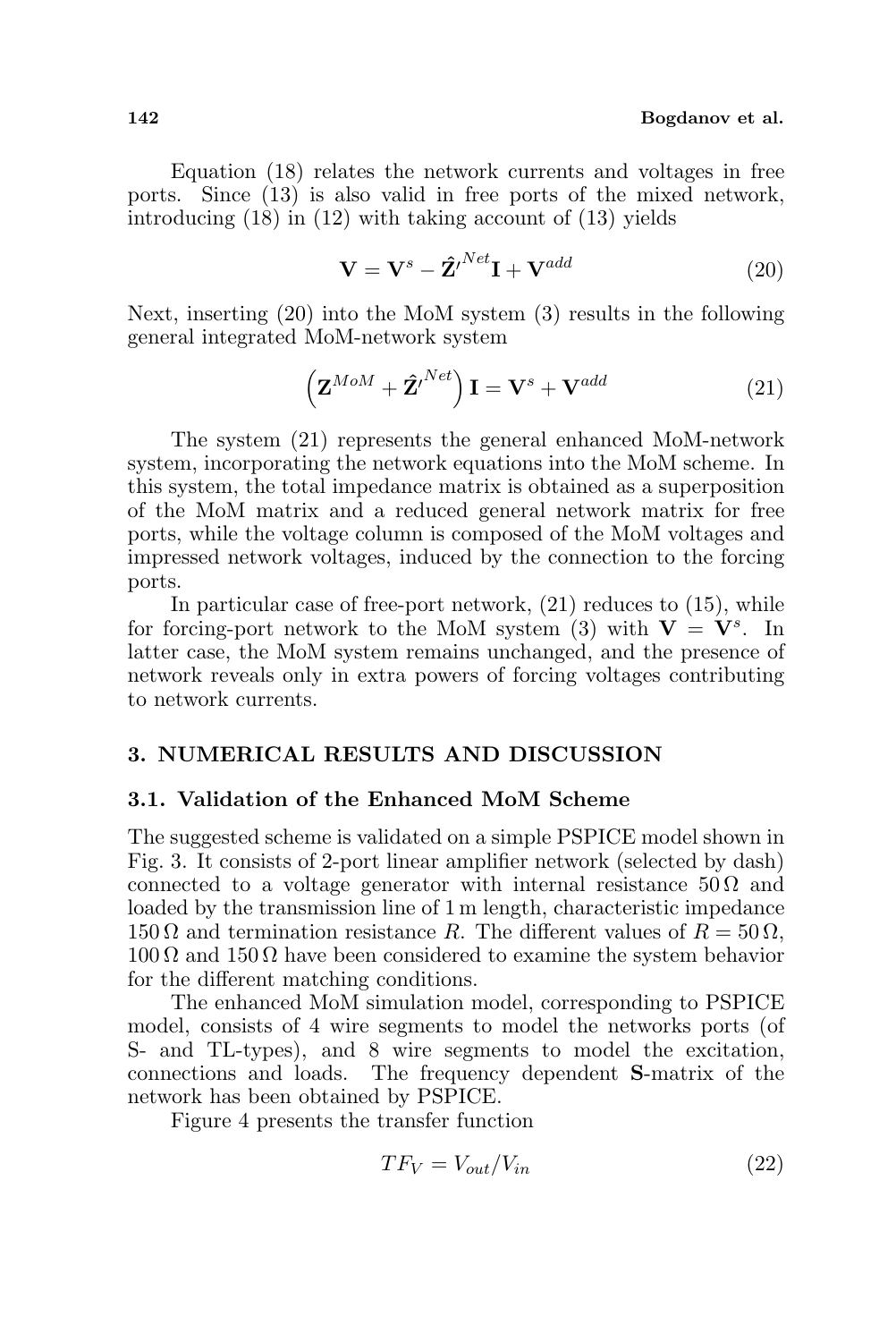between the voltages on the transmission line termination and the amplifier input versus the frequency of excitation calculated by the suggested enhanced MoM scheme [16] (shown by lines) and PSPICE (shown by markers).

Comparison of the obtained results with those calculated by PSPICE demonstrates a perfect agreement between them in a frequency range up to 500 MHz, including a gain flatness range up to 10 MHz and a high frequency oscillation range due to the mismatch at the transmission line end for the unmatched termination resistances  $R = 50 \Omega$  and  $100 \Omega$ .

The obtained results validate the enhanced MoM scheme to calculate integrated EM and EMC models including networks.

### 3.2. Application of the Enhanced MoM Scheme

Further, the suggested scheme is applied to estimate the amplifier effect on coupling characteristics from active cable to a simple glass antenna, and to validate the suggested MoM scheme by measurements.

Figure 5 shows the measurement setup consisting of a single-wire cable and a simple grid antenna printed on a dielectric (glass) substrate placed both over metallic plate. One of the terminals of the cable and antenna is connected to network analyzer either through BNC connector (cable), or FM amplifier (antenna), the outputs of which are considered as ports. The second terminals of them are grounded through 50-Ohm resistances. The input impedance of antenna and the transmission coefficient from the cable to antenna are measured.

A schematic representation of the measurement setup with dimensions of the included elements is depicted in Fig. 6. The metallic strips of glass antenna are of width  $w = 2 \,\text{mm}$  and length  $L = 60 \,\text{cm}$ . The dielectric substrate is of width  $W = 30$  cm, height  $H = 80$  cm,



Figure 3. Amplifier model with a transmission line.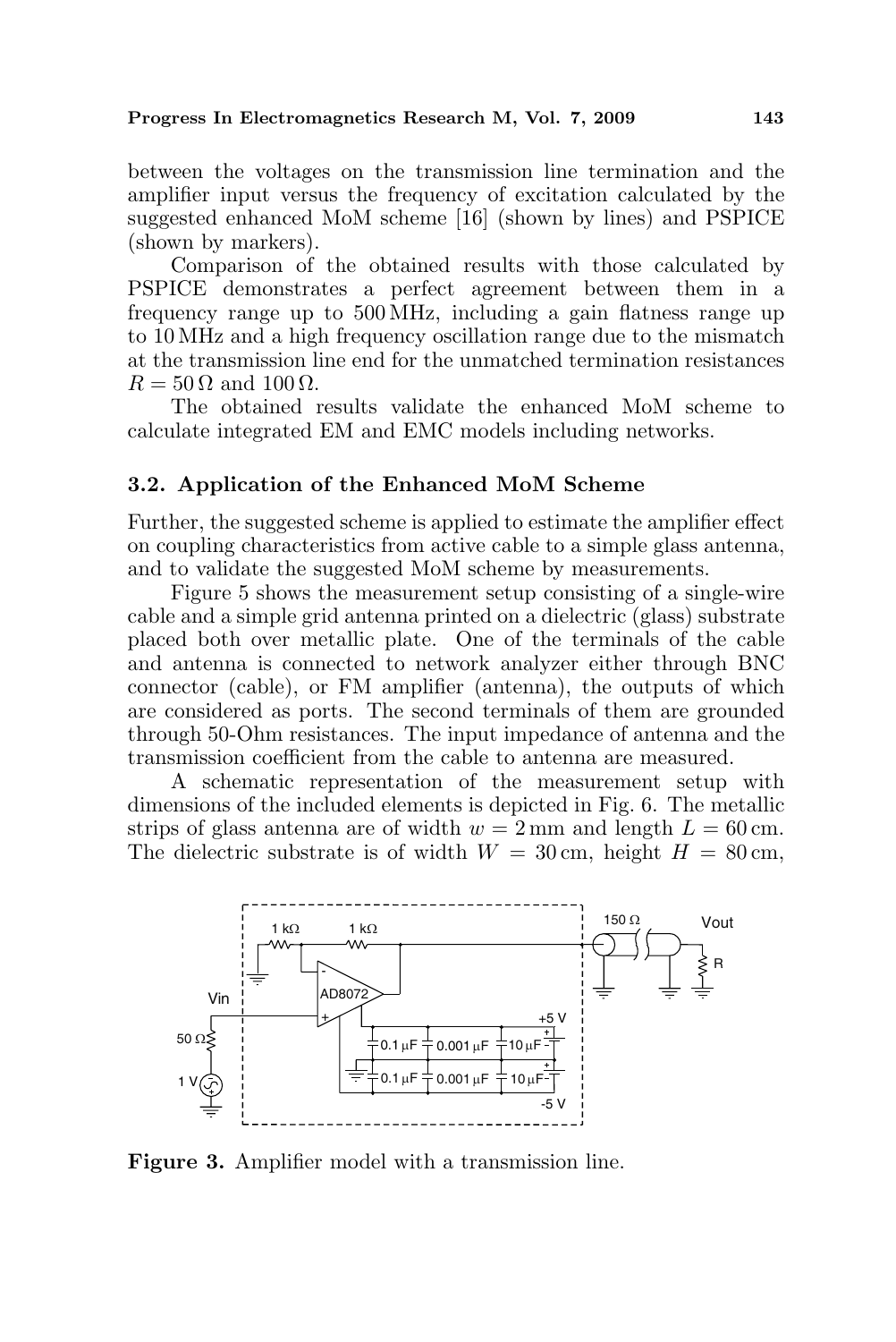

Figure 4. Comparison of transfer functions calculated by the enhanced MoM scheme (TriD) and PSPICE.



Figure 5. Measurement setup for an active cable and glass antenna above the metallic plate.



Figure 6. Schematic representation of EMC model consisting of active cable and a glass antenna above the metallic plate.

thickness  $l = 3$  mm, relative permittivity  $\varepsilon_r = 6.6$ , and loss tangent  $\delta = 0.02$ . The cable is of the total length  $L_w = 1.86$  m, height over plate  $h = 2 \text{ cm}$ , radius  $r = 0.4 \text{ mm}$ , and dielectric insulation of thickness  $l_d = 0.35$  mm and relative permittivity  $\varepsilon_{rd} = 3.8$ . The metallic plate is of the size  $1 \text{ m} \times 2 \text{ m}$ .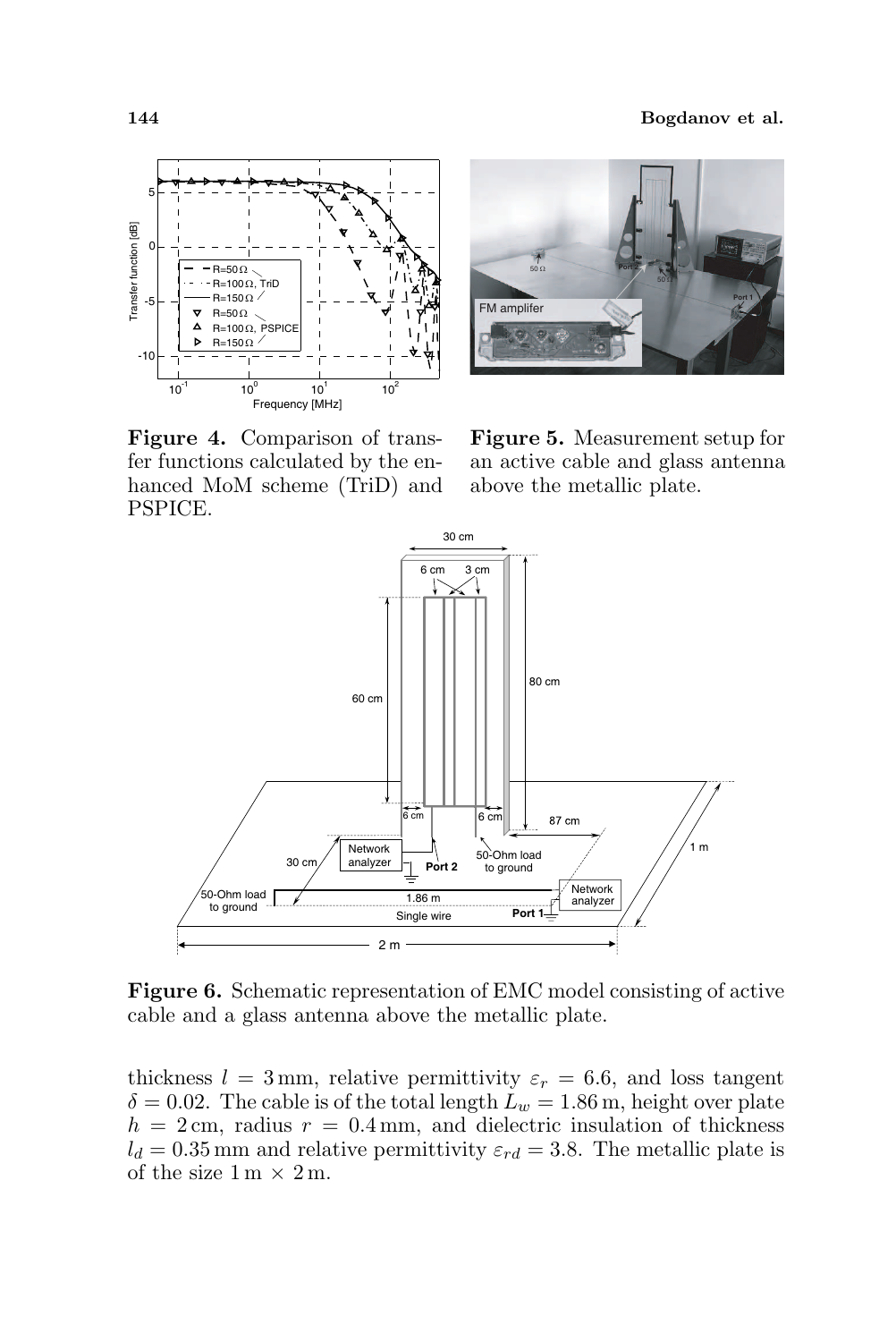An EMC simulation model of measurement setup shown in Fig. 7 consists of 261 metal triangles and 587 triangles with dielectric impedance [18] to model the glass antenna, 248 wire segments to model the active cable and antenna ports, and 2,514 metal triangles to model the metallic plate, giving totally  $N = 5,143$  unknowns. The metallic elements are considered to be perfectly conducting.



Figure 7. Simulation model including a glass antenna and a cable above the metallic plate.



Figure 8. Scattering parameters of amplifier network.



Figure 9. Input impedance of glass antenna.

Besides, the simulation model includes a 2-port S-type network to model the FM amplifier, and TL (transmission line) networks to model the BNC connectors. The model is excited by a lumped voltage applied to active port of the cable with series resistance 50 Ohm.

Figure 8 shows the frequency dependent S-parameters of FM amplifier used to model the S-type network in EMC simulations. The TL networks are represented by segment elements of 2 cm length and 50-Ohm characteristic impedance.

To estimate the amplifier effect on coupling characteristics, a proper modeling of the glass antenna is first validated.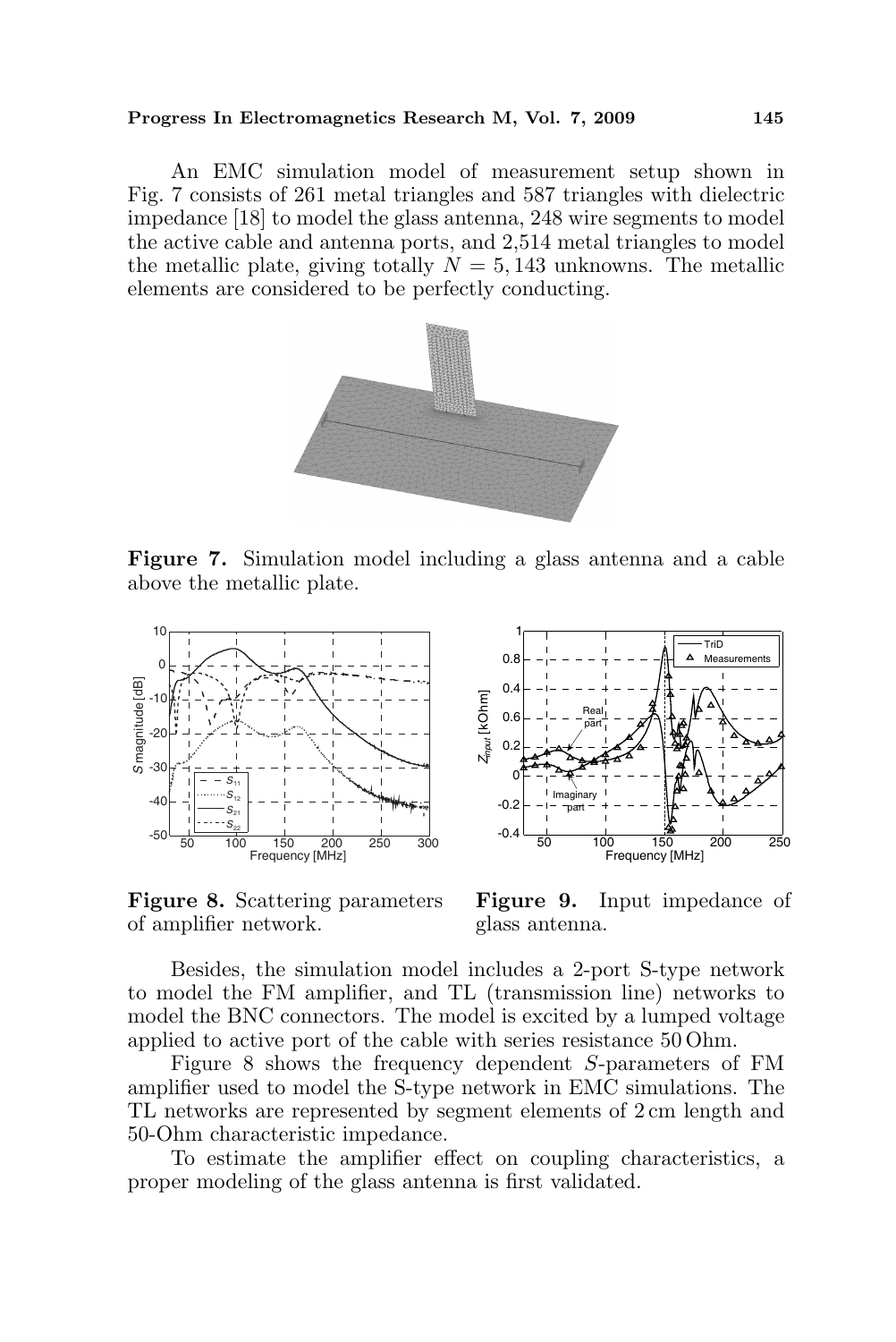Figure 9 shows a comparison of the input impedance of glass antenna simulated in TriD with measurement data. In Fig. 9, the simulated results are shown by solid lines, and measurement data is represented by markers. The comparison between the simulated and measured results shows, that a numerical model correctly describes the frequency behavior of the input impedance and the levels of its maxima and minima.

Next, the coupling problem from the cable to antenna has been considered, and the transmission coefficient  $S_{21}$  from the cable to antenna has been measured and simulated using the enhanced MoM scheme. Two cases have been examined: for passive antenna (without amplifier), and active antenna (with amplifier). These two cases are presented in Figs. 10 and 11, respectively.

 $-20$ 



50 100 150 200 250 300 -70 -60 န္း<br>-50<br>-50 -40 -30 150 200<br>Frequency [MHz]

With amplifier

TriD Measurements

Δ

Figure 10. Transmission coefficient from the cable to passive antenna (without amplifier).

Figure 11. Transmission coefficient from the cable to active antenna (with amplifier).

The examination of Figs. 10 and 11 shows a rather good agreement between the simulated and measurement results both for the passive and active antenna models.

In particular, Fig. 10 shows, that a numerical model correctly describes the coupling characteristics of the combined cable and antenna model in a passive case (without amplifier network). Fig. 11 shows, that this model behaves well also for active antenna (with including amplifier network). Meanwhile, the coupling characteristics in Fig. 11 are significantly differing from those in Fig. 10. Thereby, proper numerical modeling of combined MoM and network geometry is validated.

The obtained results validate the suggested enhanced MoM scheme and illustrate its capacity to effectively solve complicate EMC problems.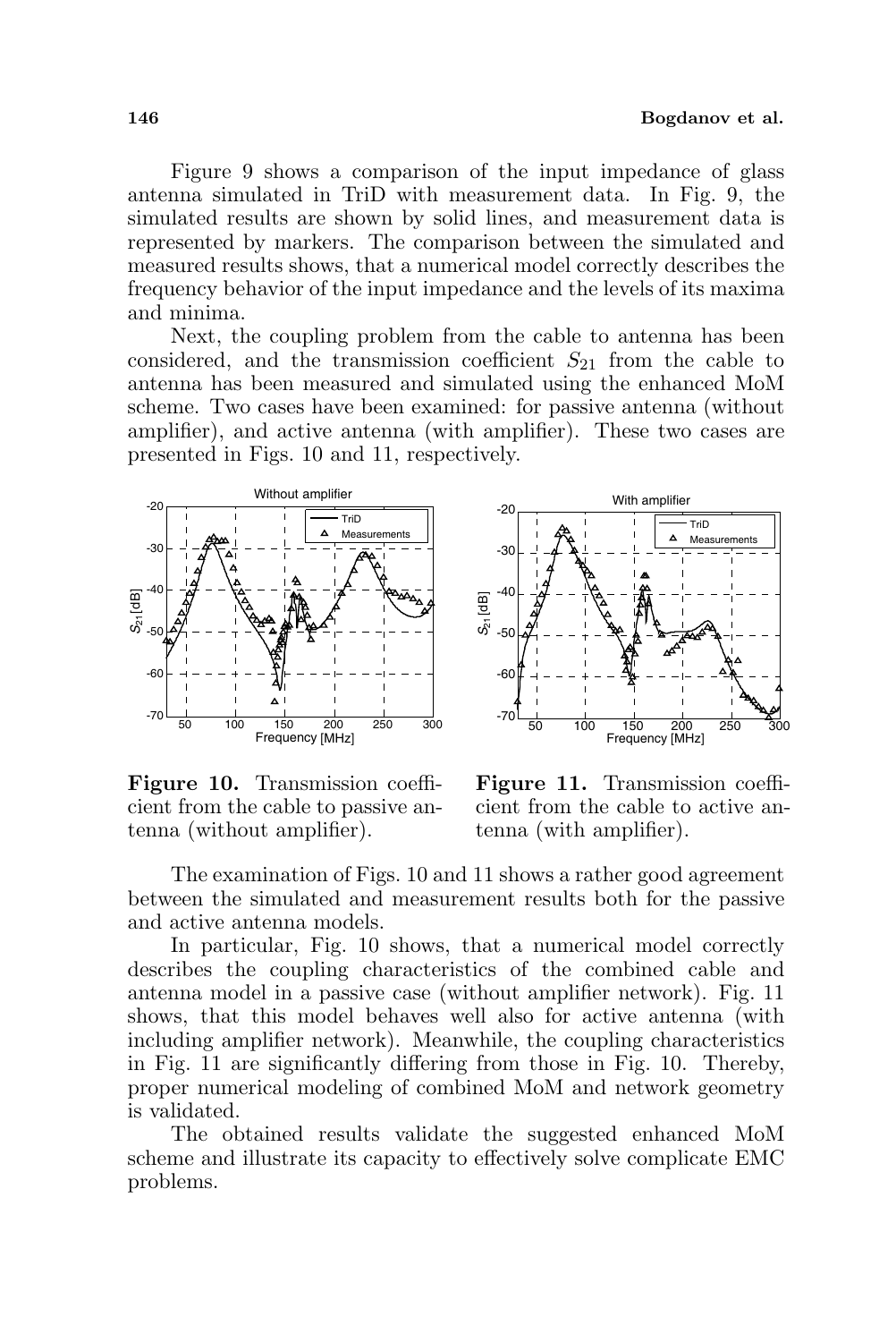## 4. CONCLUSION

In this paper, an enhanced MoM scheme, that can handle arbitrary N-port networks, has been suggested. With this method, complex electrical networks can be easily integrated into MoM geometry models. The method has been validated by comparisons to PSPICE and measurement data. Application examples of the enhanced MoM scheme to simulate advanced EM and EMC antenna problems have proven its reliability. An important application is the integration of antenna amplifiers models, based on the circuit model descriptions, into the MoM calculations.

## ACKNOWLEDGMENT

The authors appreciate the Antenna Development Department of AUDI AG, Ingolstadt, Germany for partially supporting this work.

## REFERENCES

- 1. Harrington, R. F., Field Computation by Moment Methods, IEEE Press, New York, 1993.
- 2. Bücker, M., "Enhanced numerical integration technique," IEEE EMC Symposium, 328–333, Seattle, Washington, 1999.
- 3. Bogdanov, F. G., R. G. Jobava, and S. Frei, "Scheme of improving accuracy of MoM solutions based on analysing boundary conditions performance," East-west Workshop on Advanced Techniques in Electromagnetics, ATE-2004, 217–224, Warszawa, Poland, 2004.
- 4. Jobava, R., F. Bogdanov, A. Gheonjian, and S. Frei, "Application of adaptive scheme for the Method of Moments in EMC automotive problems," 16th Zurich EMC Symposium, 131–136, Zurich, Switzerland, 2005.
- 5. Bogdanov, F. G., R. G. Jobava, P. Tsereteli, and S. Frei, "A partitioned MoM scheme for treating EMC problems on a series of geometries with a predominant common part," 16th Zurich EMC Symposium, 415–418, Zurich, Switzerland, 2005.
- 6. Tesche, F. M., M. V. Ianoz, T. Karisson, EMC Analysis Methods and Computational Models, John Wiley & Sons, Inc., New York, 1996.
- 7. Kinowski, D. and M. Guglielmi, "Multimode network representations for the scattering by an array of thick parallel plates,"